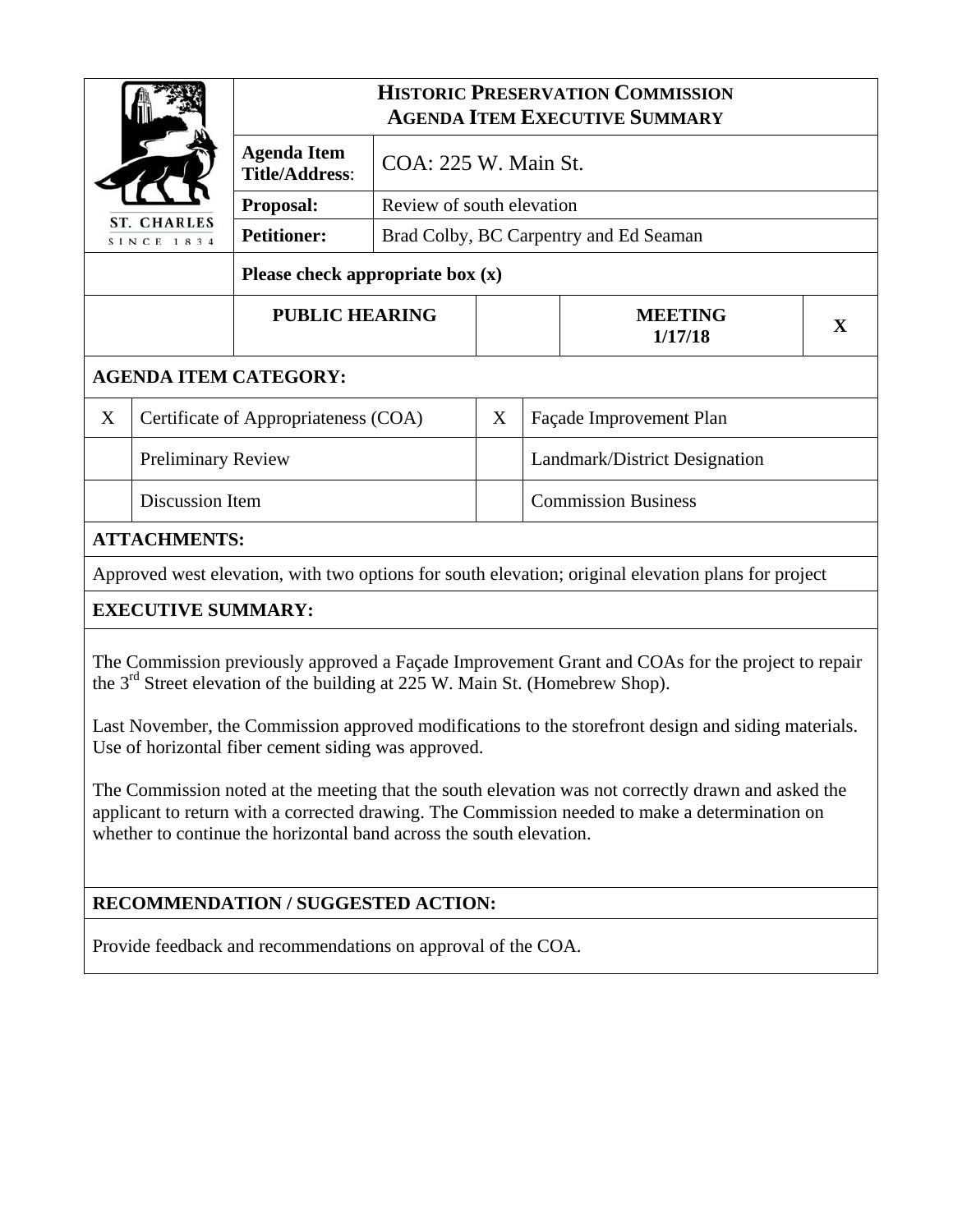Historic Preservation Commission Minutes – November 15, 2017 Page 4

Ms. Malay noted there was once a building in the rear and asked if the shed could be placed in that same location. Mr. Seaman said the area is too small for the size of the shed they are considering.

Mr. Gibson was concerned with it being perceived as a small garage when viewed from the street He suggested painting or staining the shed to match the house, and putting a brown steel roof on it. He thought this would help make it less visible.

**A motion was made by Ms. Malay and seconded by Mr. Gibson with a unanimous voice vote to approve the COA contingent upon staining the shed to compliment the house and a brown roof.** 

#### **10. COA: 225 W. Main St. (façade project)**

Brad Colby, from BCB Carpentry, and Ed Seaman, the building owner, were present.

Mr. B. Colby reviewed the proposed work based on the conditions outlined in their last approval. He said the stone kneewall is still going through and wrapping into the recesses of the new storefront. The biggest item they are working on is eliminating the EIFS. They are running out of time getting the project going and they would now like to use a different product due to the approaching temperature changes. All the same waterproofing will still be done, but they would like to put in sleepers to create a rain screen on two sides of the building, then side it or use a Hardie product.

Mr. B. Colby explained his plan for completing the project. The entire building will have a rain screen. He said cladding/siding is not watertight so the rain screen is a screen to stop the wind driven rain from getting behind it. The screen provides the opportunity for air to flow and dry the actual structure of the building. He said it is good for the structure. He explained this changes what they get to clad the building with. A Hardie fiber cement product is perfect for this. He intends to create recessed panels on the storefronts. The aluminum trim will be the darker color and the Hardie trim will be the lighter color. There will be panel, trim, and dimension added.

Chairman Norris asked if they considered signage, lighting or awnings. Mr. Seaman said he has not looked into any of that yet. Chairman Norris suggested planning ahead for electrical needs. Mr. Gibson said the prime location for new signage would be right above where the existing sign is now.

Dr. Smunt asked if they could center the single door with the side window. Mr. B. Colby said for ADA purposes, they do not have the room to change the design.

The Commission suggested they return with a scaled elevation of the south side with elements drawn in. The decision on continuing the freeze board on this elevation will be determined at the next meeting.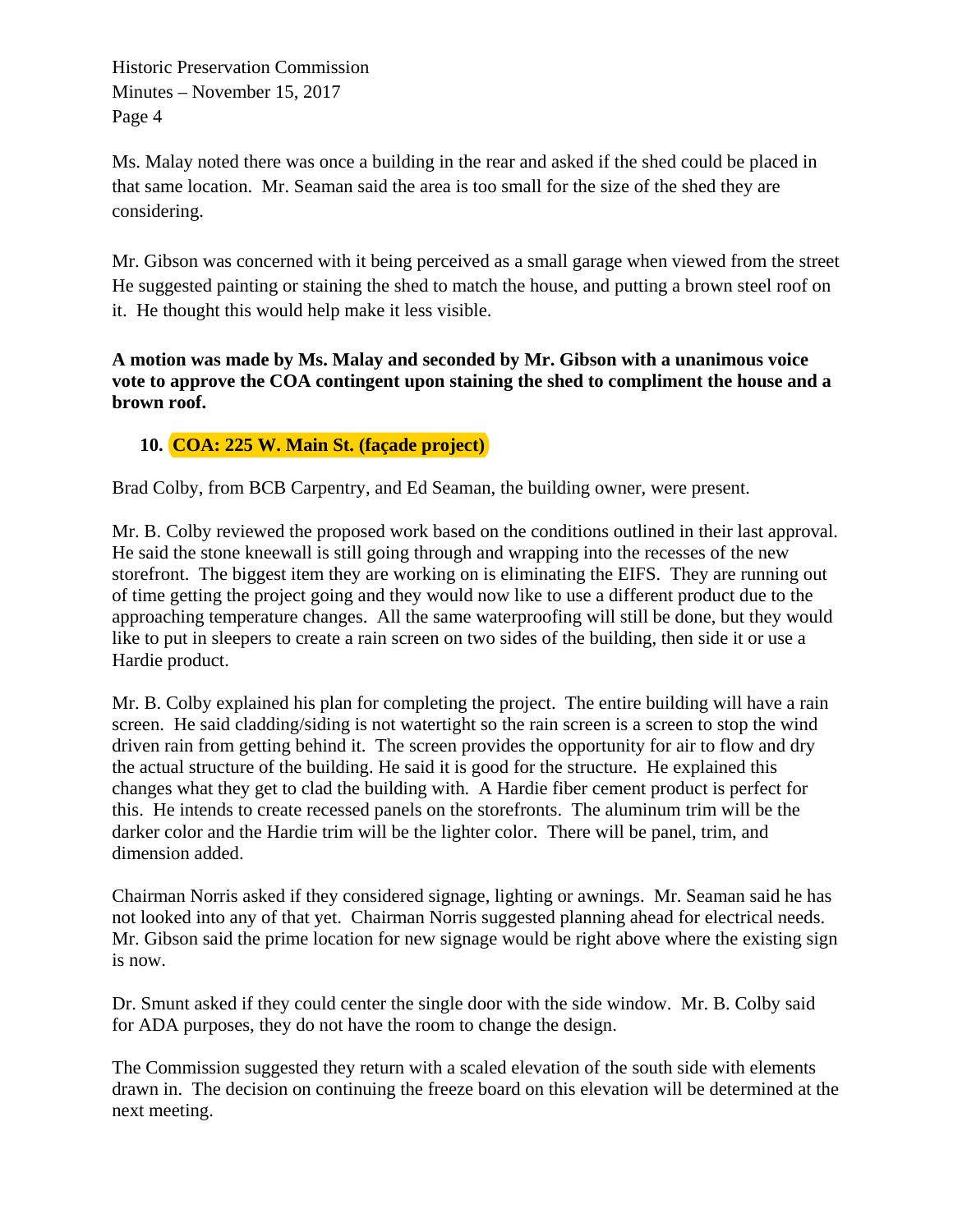Historic Preservation Commission Minutes – November 15, 2017 Page 5

Mr. Pretz felt the change in the material and style will help the street immensely. Mr. Krahenbuhl liked the changes presented. Mr. Kessler was also in favor of the doors and trim, but said he preferred a product like versetta stone over the Hardie board. Mr. B. Colby said he would only use that on a small project.

**A motion was made by Ms. Malay and seconded by Mr. Pretz with a unanimous voice vote to approve the COA using Hardie board as the main siding contingent upon seeing a scaled drawing of the south elevation.** 

# **a. 218 S. 3rd Avenue**

Mr. Colby was approached by an architect who is working with the homeowner. The home is in the historic district, but they do not what style it is. The survey lists it as a ranch and the only architectural element they noticed were the frieze returns. The homeowner would like to add a porch and modify the exterior of the building in the Craftsman style. The garage will also be modified to match. They would like to know if this style would be acceptable given its existing architecture. Dr. Smunt said it is basically nondescript and liked what the homeowner is planning to do. The Commissioners were in favor of the changes and suggested the homeowner come in and present their plan.

#### **11. Additional Business and Observations from Commissioners or Staff**

## **a. Downtown Partnership Update**

Mr. Gibson said the Downtown Partnership is re-doing the signs that were mentioned at a previous meeting. They will follow-up with the Commission when they have something new to present.

## **b. Residential Façade Improvement Grant**

Mr. Colby advised the Commissioners to email him any feedback they have regarding the instruction sheet he created that explains how to apply for a grant. Mr. Krahenbuhl suggested including verbiage concerning timing issues to indicate how long the applicant has to complete a project in order to receive funding. Mr. Kessler said it should state "exterior only". The Commissioners discussed whether or not to allow interior structural issues that impact the exterior. Mr. Colby advised they would have to consider this on a case-by-case basis. Since the program does not clearly allow for interior issues, the homeowner would need to prove the connection between the two. Ms. Malay did not want to rule it out altogether because the intent of the program is to preserve the longevity of these homes.

#### **c. Historical Footprint**

The item was tabled.

**d. 217 Cedar Ave.**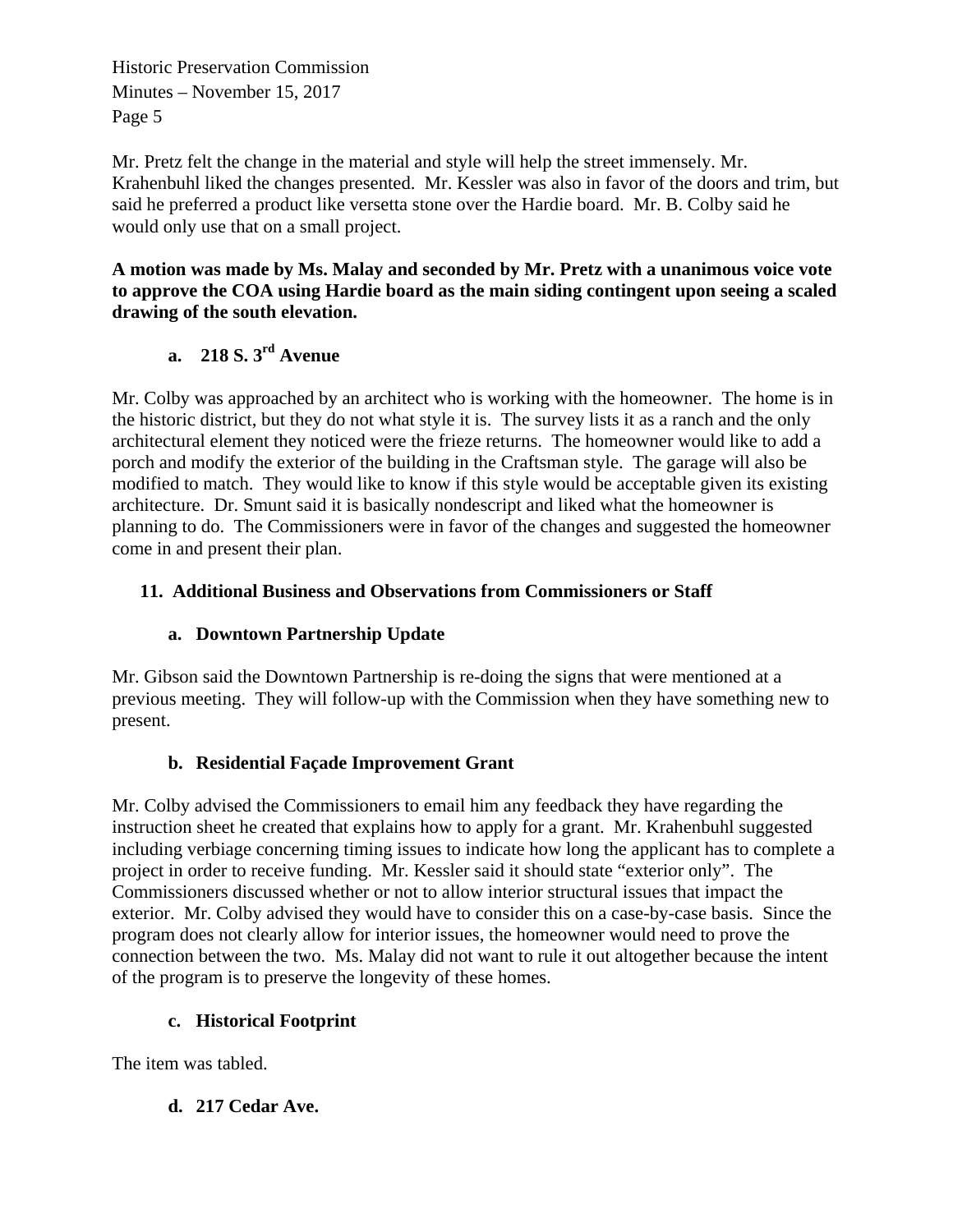225 W. Main St. Structural and Exterior remodel



James Hardie Lap siding and trim option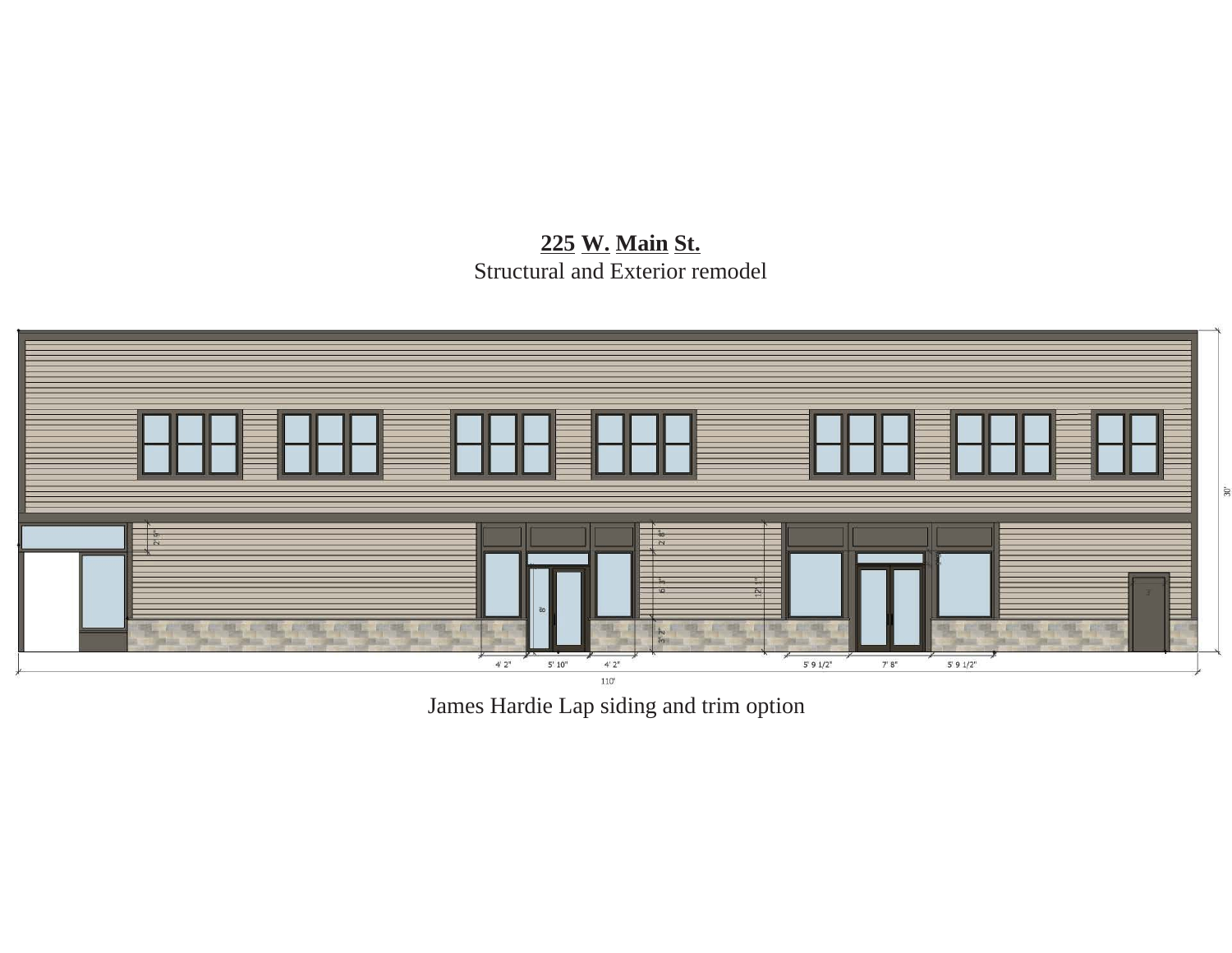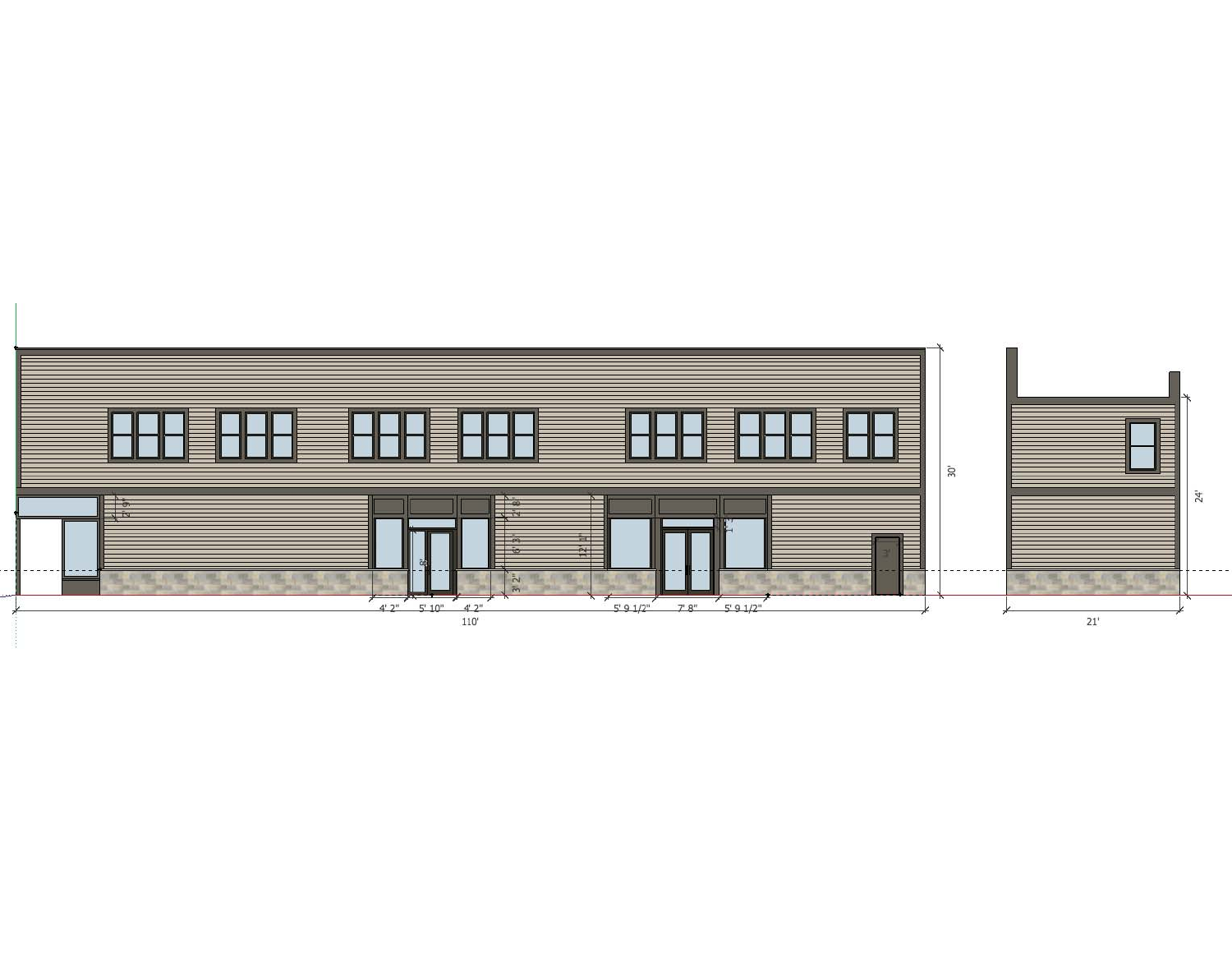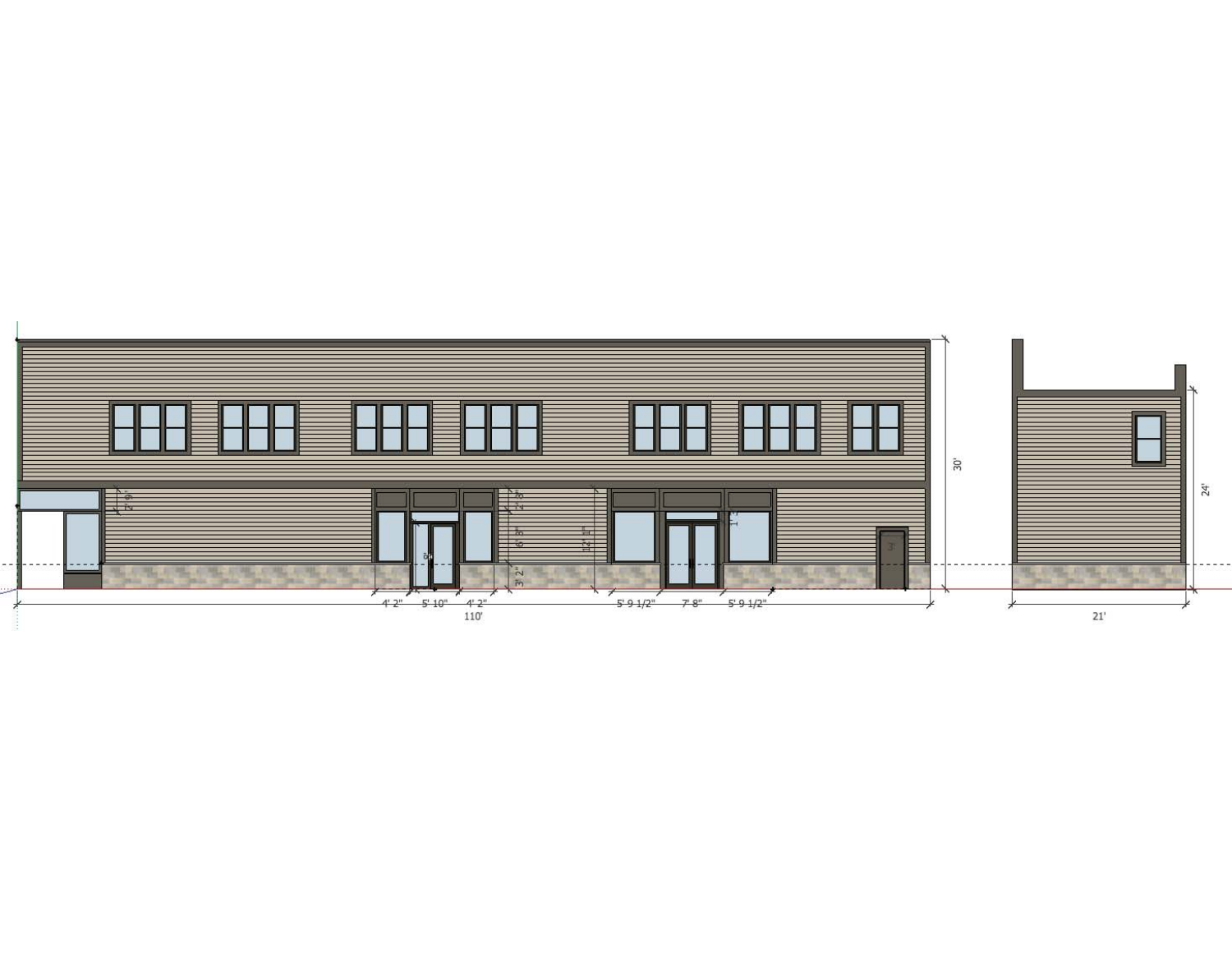